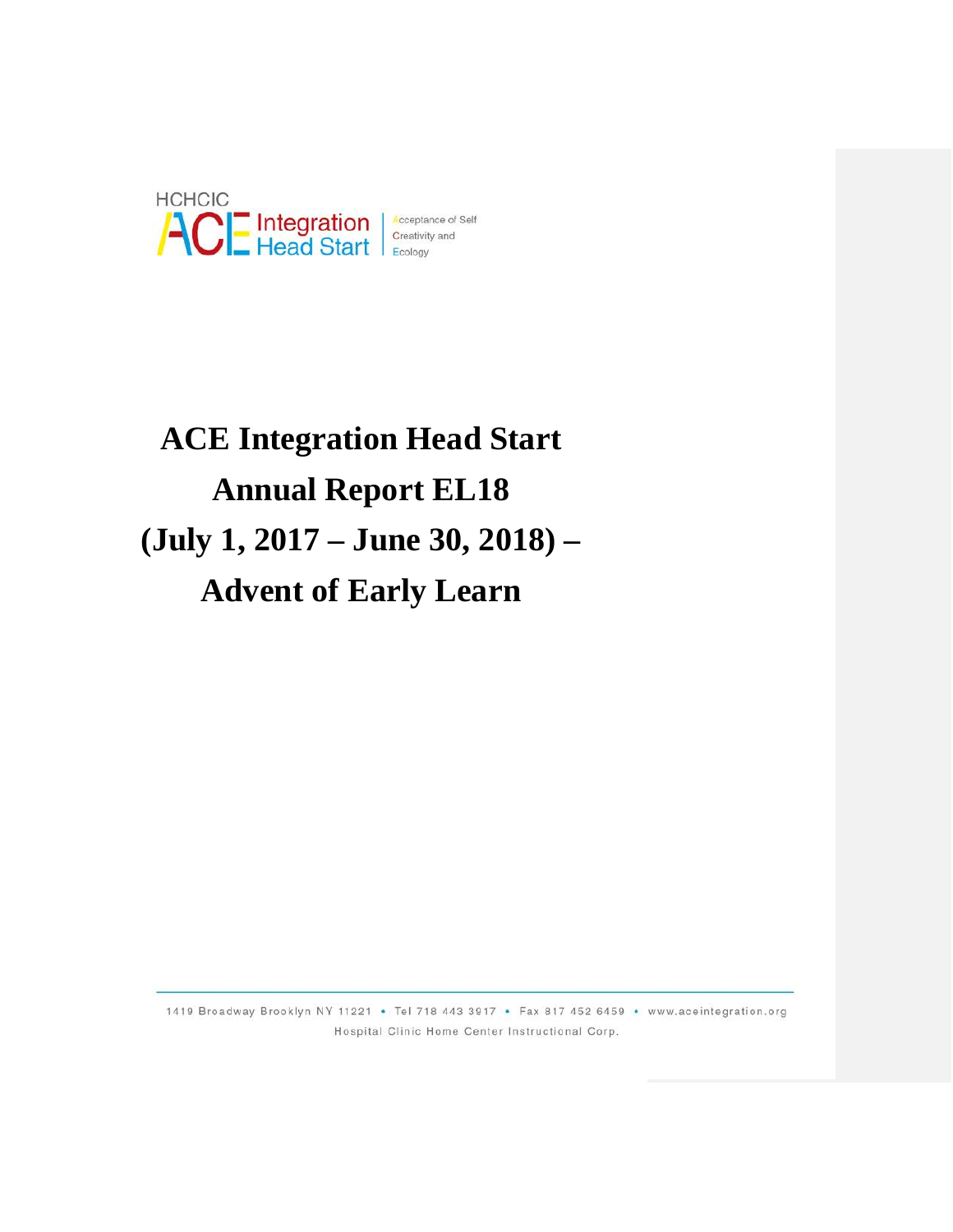

### Introduction

This report was prepared to comply with the Head Start Reauthorization Act of 2008. The act states that:

Each Head Start agency shall make available to the public a report published at least once each fiscal year that discloses information from the most recently concluded fiscal year, except that reporting such information shall not reveal personally identifiable information about an individual child or parent:

(A) The total amount of public and private funds received and the amount from each source. (B) An explanation of budgetary expenditures and proposed budget for the fiscal year. (C) The total number of children and families served, the average monthly enrollment (as a percentage of funded enrollment), and the percentage of eligible children served. (D) The results of the most recent financial audit and Federal audit. (E) The percentage of enrolled children that received medical and dental exams. (F) Information about parent involvement activities. (G) The agency's efforts to prepare children for kindergarten.

### ACE Integration Head Start Mission Statement

ACE (Acceptance of Self and others, Creativity and Ecology) Integration Head Start seeks to be an agent of change to families from Bushwick and beyond by providing a high quality bilingual early childhood education, based on the Reggio Emilia philosophy, and a social service program, for children of all abilities and their families so that they are encouraged to lead self-reliant and productive lives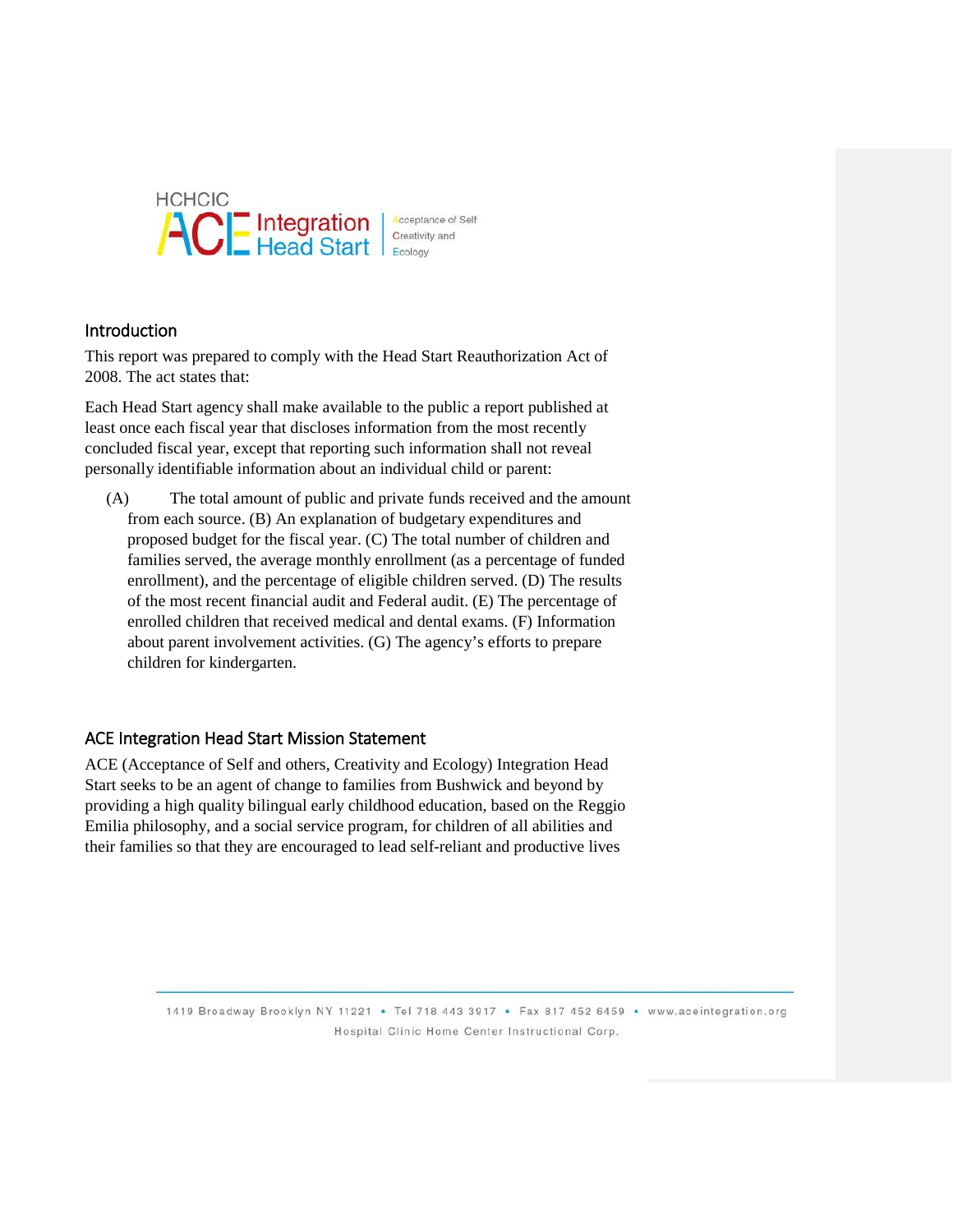

# **Table of Contents**

| Introduction and Mission Statement Learning Control of the Mission Statement Learning Control of the Mission Statement Control of the Mission Statement Control of the Mission Statement Control of the Mission Statement Cont |         |                         |
|--------------------------------------------------------------------------------------------------------------------------------------------------------------------------------------------------------------------------------|---------|-------------------------|
| <b>Public Funds</b>                                                                                                                                                                                                            |         |                         |
|                                                                                                                                                                                                                                |         |                         |
| <b>Budget for EL 18 (current)</b><br><u> 1950 - Jan Barnett, mars et al. 19</u>                                                                                                                                                | $4 - 5$ | <b>Commented [FA1]:</b> |
| Service to Children and Families <b>Service 19 and Service 10</b> Service 10 AM                                                                                                                                                | -6      |                         |
| Enrollment                                                                                                                                                                                                                     | 6       |                         |
| Health                                                                                                                                                                                                                         | 6       |                         |
| Parent Involvement                                                                                                                                                                                                             | $5 - 6$ |                         |
|                                                                                                                                                                                                                                | $7 - 8$ |                         |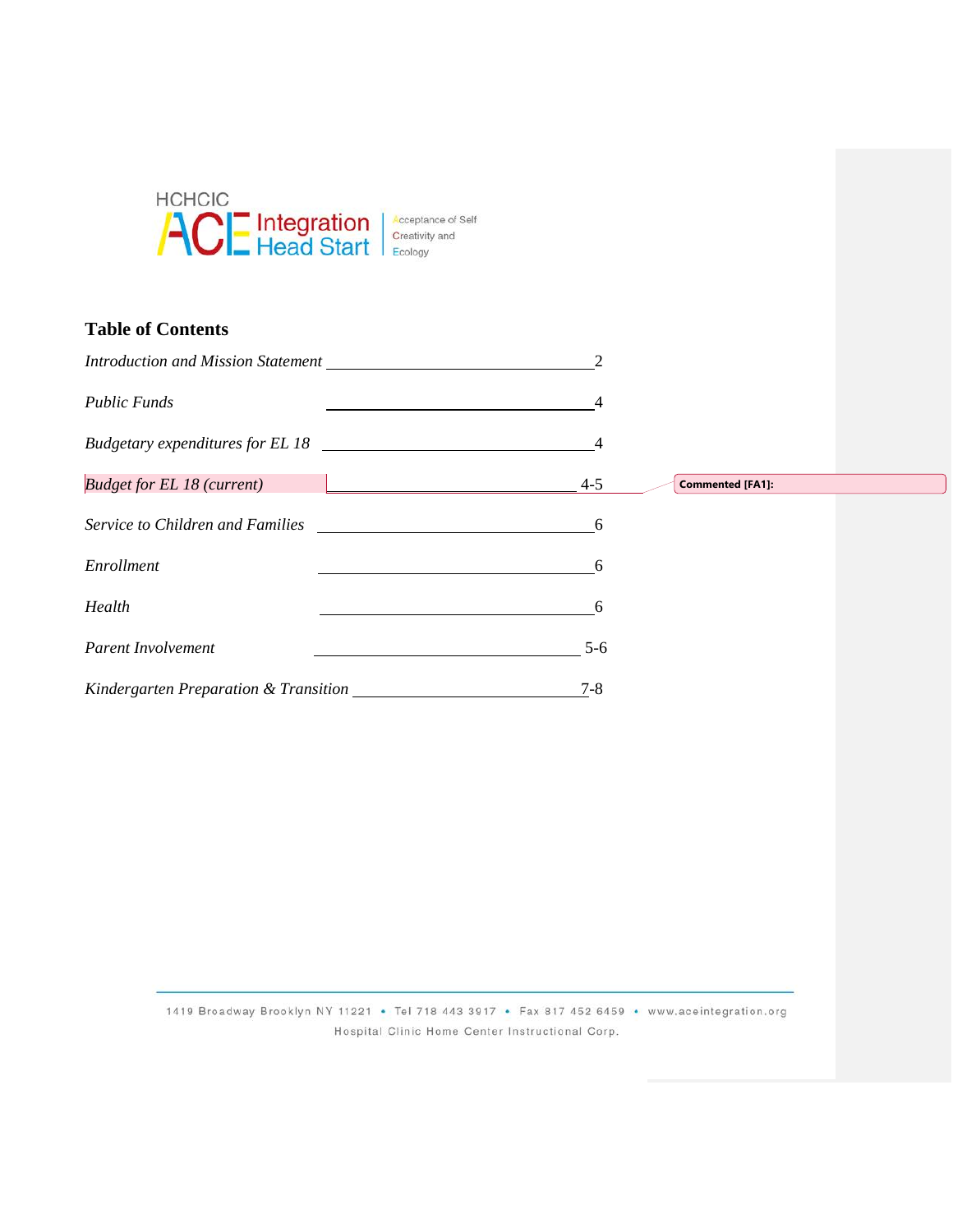

## Public Funds Received\*\*EL18

| <b>Total Funds Received</b>                         | \$2,200,950.74 |
|-----------------------------------------------------|----------------|
| Other                                               | \$108,000      |
| In-Kind                                             | \$349,140      |
| Child & Adult Care Food Program (CACFP) \$74,215.38 |                |
| Head Start – UPK                                    | \$335,531.35   |
| <b>Head Start Federal Funds</b>                     | \$1,334,064.01 |
| Funds received:                                     |                |

| <b>Budgetary Expenditures</b>  | EL <sub>18</sub> |  |
|--------------------------------|------------------|--|
| Head Start Grant:              |                  |  |
| Personnel                      | \$877,202.83     |  |
| <b>FICA</b>                    | \$671,06.02      |  |
| Unemployment Insurance         | 4,413<br>\$.     |  |
| <b>Welfare Fund</b>            | \$2,253          |  |
| Pension                        | \$76,212         |  |
| <b>Health Insurance</b>        | \$132,668        |  |
| <b>Worker Compensation</b>     | \$42,358.15      |  |
| <b>Consumable Supplies</b>     | \$31,159         |  |
| Travel                         | \$2,815          |  |
| Consultants                    | \$75,098         |  |
| <b>Equipment Purchase</b>      | \$5,999          |  |
| Renovation                     | \$36,267         |  |
| <b>Other Cost</b>              | \$761,451.84     |  |
| <b>Total Expenditure (ACS)</b> | \$2,115,502.84   |  |
| NON-ACS                        |                  |  |
| In-Kind                        | \$349,140.00     |  |
| <b>Others</b>                  | \$108,000.00     |  |
| <b>Total NON-ACS</b>           | \$457,140.00     |  |
| <b>Total Program Budget</b>    | \$2,572,642.84   |  |

\_\_\_\_\_\_\_\_\_\_\_\_\_\_\_\_\_\_\_\_\_\_\_\_\_\_\_\_\_\_\_\_\_\_\_\_\_\_\_\_\_\_\_\_\_\_\_\_\_\_\_\_\_\_\_\_\_\_\_\_\_\_\_\_\_\_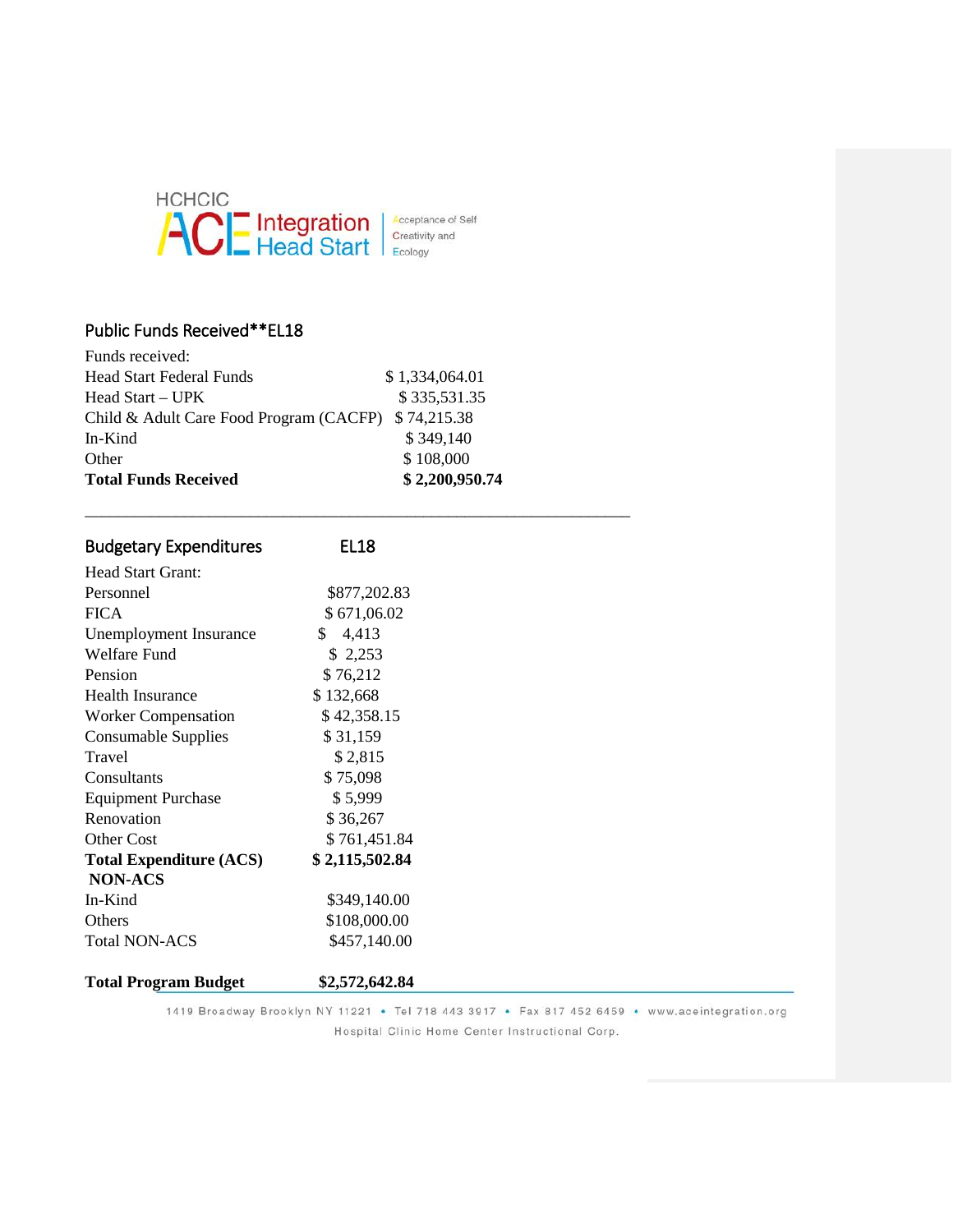

\*\*ACE Integration Head Start received no private funding for EL18

For the EL18 Fiscal Year, 99.5% of ACE Integration Head Start's total expenditures were for program, training and family support. The remaining .5% was for administration.

\_\_\_\_\_\_\_\_\_\_\_\_\_\_\_\_\_\_\_\_\_\_\_\_\_\_\_\_\_\_\_\_\_\_\_\_\_\_\_\_\_\_\_\_\_\_\_\_\_\_\_\_\_\_\_\_\_\_\_\_\_\_\_\_\_\_

The above budget reflects services to 110 Head Start children and families. Services were provided year round from 8-4pm daily

#### **EL 19 Budget (current)**

| <b>Total Funds</b>                      | \$2,216,952.24 |
|-----------------------------------------|----------------|
| Other                                   | \$20,000.00    |
| In-Kind                                 | \$250,000.00   |
| Child & Adult Care Food Program (CACFP) | \$72,000.00    |
| Head Start – UPK                        | \$56,248.57    |
| <b>Head Start Federal Funds</b>         | \$1,818,703.67 |
| <b>Budgeted Funds:</b>                  |                |

The above budget reflects services to 110 Head Start children and families. Services are provided year round from 8-4pm daily.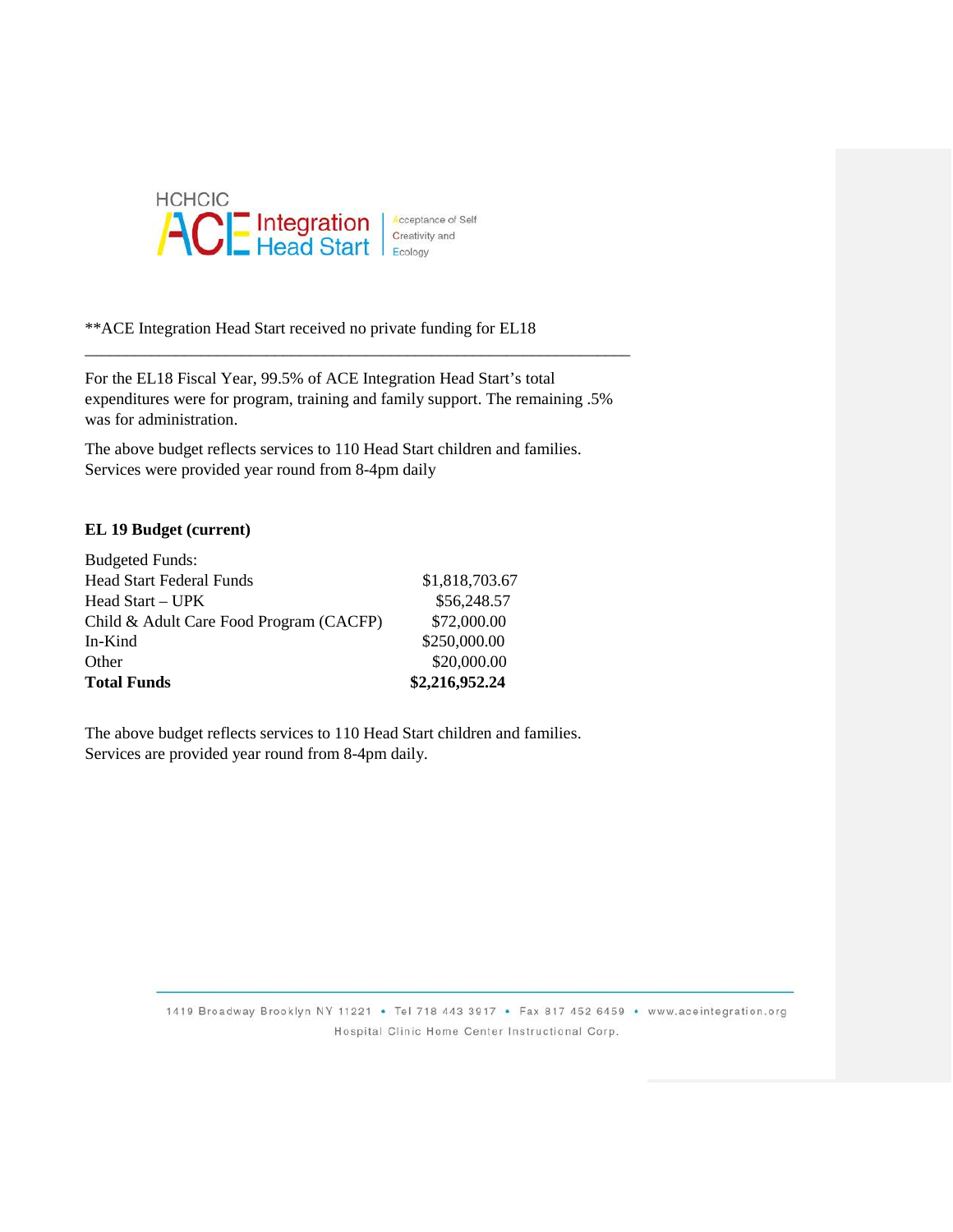

### Services to Children and Families

Our grant allows us to provide Head Start services to 110 children and families.

### Enrollment:

ACE Integration Head Start is a federally funded delegate agency of NYC's Administration of Children Services. As children leave the program during the year, they are replaced by others. We served 110 children – 69 were 3 years old and 29 were 4 years old. We served 66 families that were 100% below the poverty level with 16 families either receiving TANF or SSI.

10 families were identified as living in Homeless shelters. 6 families were over income. 65% of our children were Hispanic and 34% of our children were Black or African-American.

#### Health:

ACE Integration Head Start places a strong emphasis on the overall health and well-being of the children and families we serve.

The center provides to the families and children an array of free services as not to burden the parent with additional cost for maintaining their children's. Health and wellbeing. Periodical, Audiology, dental and vision screening are conducted. The center has partnered with Wyckoff Hospital and Betances Medical Clinic to support families with the additional preventive Health services.

The Social Services Unit – (Family workers- Mental Health – Registered Nurse and Nutritionist) work with the families in identifying additional resources as needed to support a health family. 100% of all the children in the center were served during the 2017-2018. The Nutritionist prepares all weekly menus and follows the Child and Adult Center Food Program (USADA) guidelines. The center incorporates whole grains and the serving 1% milk, as well as the reduction of usage in sugar, fat, and sodium in meals served to the children. Workshops are provided on healthy eating in the classrooms and introduction workshops on the preparation of nutritional snacks and meals at home for the families.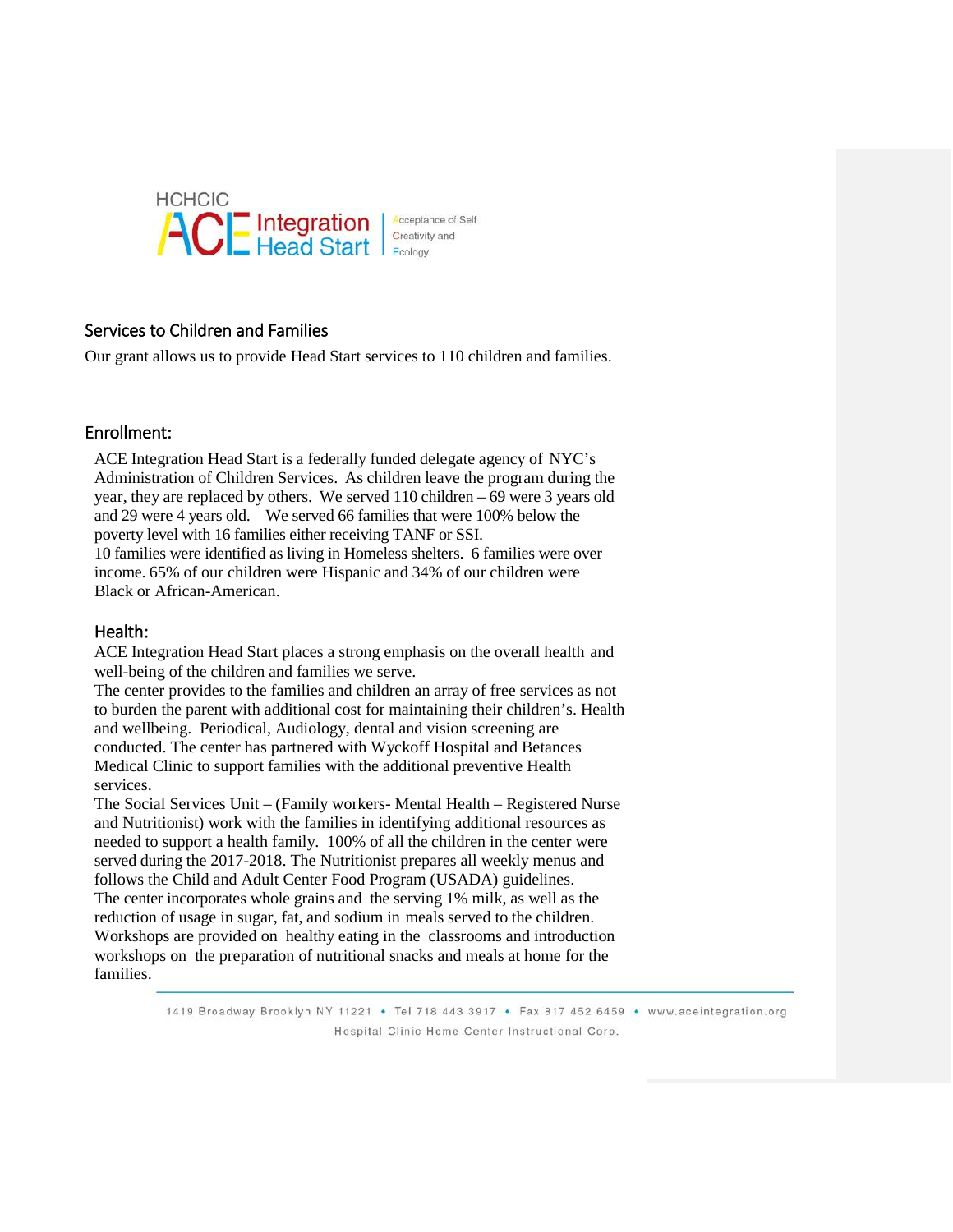

Acceptance of Self Creativity and

## Parent Engagement:

Parents are a child's first and most important teacher. To assist Head Start parents in taking an active role in their children's education, both now and in the future, the program emphasizes parent involvement. We teach parents about the stages of child development and what they can do to nurture development at each stage. Head Start parents are encouraged to work with their children at home and to volunteer in the program. The following are a sample of the parent involvement activities held during the 2016-2018 school year:

- Parent Orientations
- Transition Activities
- Monthly Parent Meetings Classrooms
- Monthly Policy Committee (DAPC) Meetings
- Parent Health and Wellness Fair
- Parent Workshops-
	- *ESL Classes –*
		- *Separation Anxiety for children and parents*
		- *Immigration Information*
		- *Nutrition Workshops*
- Parent Volunteers and Trip Volunteers
- Parent/Teacher Conferences
- Home Visits
- Parent Appreciation Luncheon
- Mother's and Father's Day Breakfast
- Dad Take Your Child to School Day
- National School Choice Event
- Family Thanksgiving Luncheon
- Cultural Celebrations
	- Mexican Heritage
	- Dominican Heritage
	- Caribbean Cultural Week
	- International Luncheon
- Moving on Ceremony
- Family Day Outing.
- •